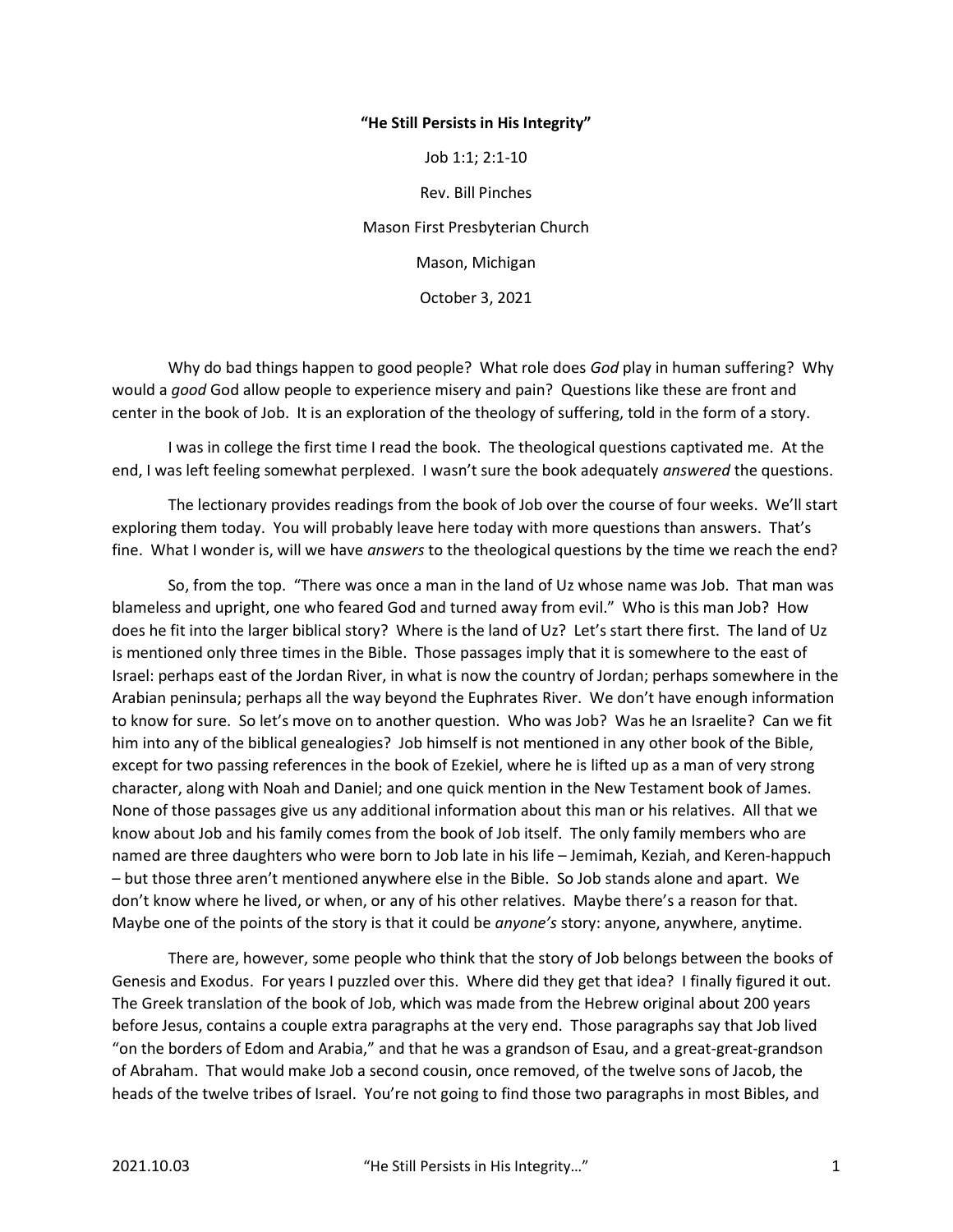most Christian and Jewish interpreters would say those paragraphs aren't authoritative or historically reliable, but at least now I understand why some people think Job lived some 15 centuries before Jesus.

 At the beginning of Job's story, he has seven sons and three daughters. He also has "seven thousand sheep, three thousand camels, five hundred yoke of oxen, five hundred donkeys, and very many servants. This man was the greatest of all the people of the east." But Job was about to lose it all.

 One day Job receives a series of very bad reports. First, Job learns that all his oxen and donkeys were captured by raiders. Then Job hears that his sheep have all died in a fire. Next, he is told that raiders have captured all his camels. Finally, Job receives a report that his sons and daughters were all together in a house, and a mighty wind came and blew the house down, and all ten of them are dead.

 Any one of those calamities would be enough to cause most of us to curse and wail. All of them together would push most of us over the edge. Some of you have experienced tragic losses that have left scars. Multiply those by a factor of ten, or more. That is what Job has experienced – all in a single day. Job's response? "Job arose, tore his robe, shaved his head" – that's a sign of mourning – "and fell on the ground and worshiped." Job got down on his knees and praised God. He says, "Naked I came from my mother's womb, and naked shall I return there; the Lord gave, and the Lord has taken away; blessed be the name of the Lord." And "in all this Job did not sin or charge God with wrongdoing."

But Job is not aware of what is going on behind the curtain. For God is very much involved in the suffering that Job is experiencing. God, and a certain spiritual being called Satan. We read: "One day the heavenly beings came to present themselves before the Lord, and Satan also came among them." The heavenly beings are angels. Satan, in classic Christian theology, is a *fallen* angel. In Hebrew, the word satan means "adversary." Often, the word means just that: a human "adversary," an "opponent," an "enemy." David, for example, sometimes used the word the word satan to refer to his human adversaries, without any spiritual meaning. But when, in Hebrew, the word "the" is placed before the word satan, when it reads, literally, "the Adversary," that's a reference to something else: a spiritual being that is demonic, diabolical, evil. That's what we have in the book of Job. A spiritual being, who is – at this point in the biblical story – still allowed to come into the presence of God. Satan appears, by name, in the Old Testament only in the books of 1 Chronicles (once), Zechariah (twice), and eleven times in the book of Job, though of course many Christians see Satan in the snake that tempts Adam and Eve in the Garden of Eden, and some Christians also see Satan in the great biblical sea monster, called "Leviathan" or "Rahab." Satan is mentioned by name *much* more frequently in the New Testament.

 So what does Satan – the Adversary – want, and what does God allow Satan to do? There are two scenes involving Satan in the opening chapters of Job. In the first, Satan presents himself before God, in the assembly of all God's holy angels. God says to Satan: "Where have you come from?" Satan responds: "From going to and fro on the earth, and from walking up and down on it." It would seem that Satan has been looking around for someplace where he might cause some mischief. God says: "Have you considered my servant Job? There is no one like him on the earth, a blameless and upright man who fears God and turns away from evil." Is God suggesting that Satan should try to tempt Job? Satan replies: "Does Job fear God for nothing? Have you not put a fence around him and his house and all that he has, on every side? You have blessed the work of his hands, and his possessions have increased in the land." Satan is insinuating that God has put a "hedge of protection" around Job, so that Job's life has been especially blessed, and Job himself is impervious to Satan's designs. Satan continues: "But stretch out your hand now, and touch all that he has, and he will curse you to your face." Satan